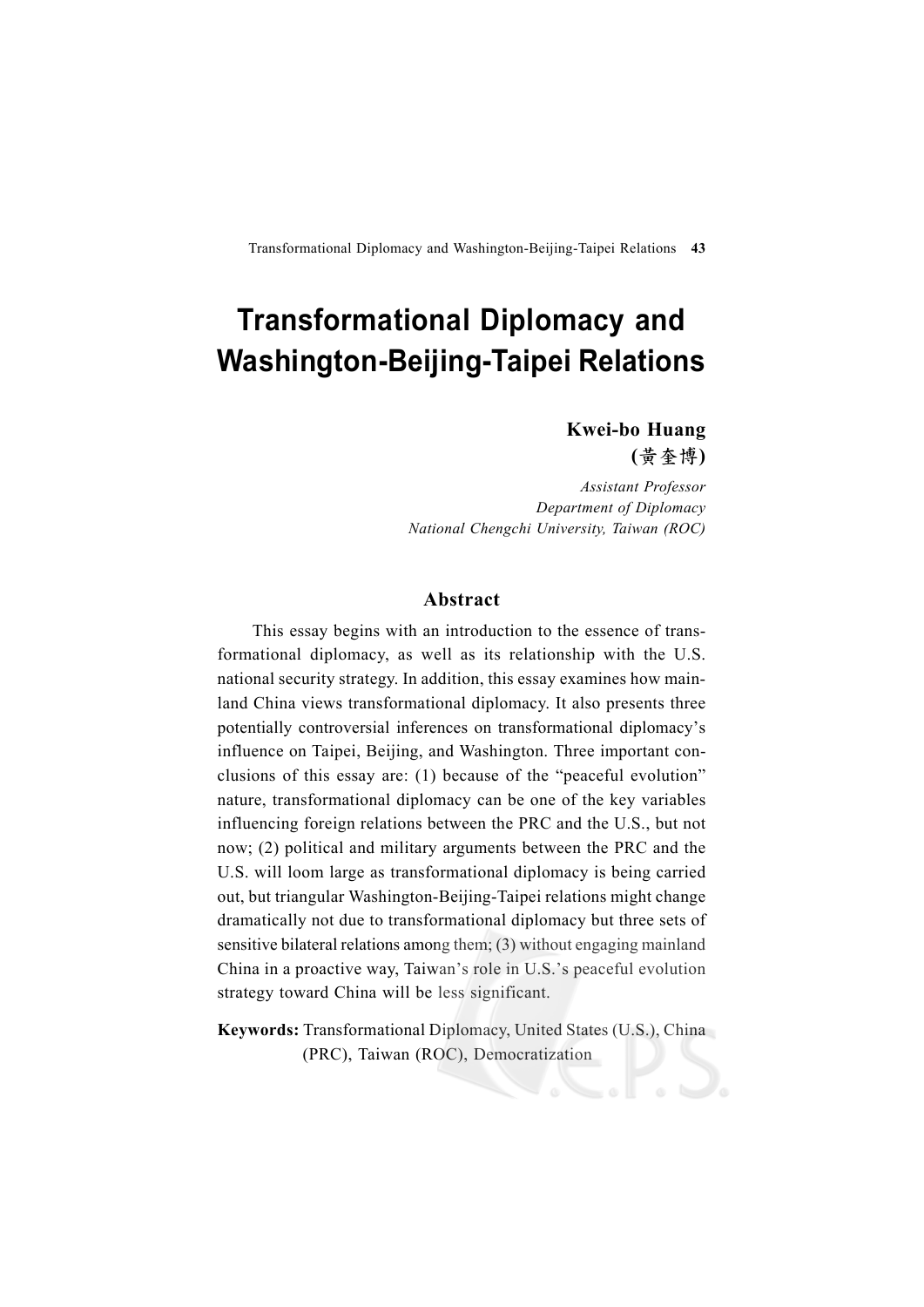Transformation diplomacy, coined by U.S. Secretary of State Condoleezza Rice in her keynote speech on January 18, 2006, has been viewed as a new direction of U.S. foreign policy in the second term of George W. Bush's presidency. It is in fact an amalgamation of various plans about organizational restructuring and overseas and domestic staffers retraining within the Department of State. Calling for an "outreach" strategy, it recognizes the changing power structure of world politics, encourages U.S. diplomats to be closer to local people and life, and brings forth some far-reaching implications for U.S. foreign relations with emerging major powers, including the People's Republic of China (PRC, hereafter mainland China or Beijing) that is on the rise.

This essay concentrates on the study of transformation diplomacy and its influence, if any, on the sophisticated relationship among the U.S., the PRC, and the Republic of China (ROC, hereafter Taiwan or Taipei). I begin with a brief introduction of what transformational diplomacy is and is not, followed by the raison d'être of the advent of transformational diplomacy. I continue by analyzing how mainland China sees transformational diplomacy. Then, I move on to present and remark on some potentially controversial inferences on transformational diplomacy's influence on triangular relations among Washington, Beijing, and Taipei. In the last section of this essay, I conclude by offering some personal observations on the future course of the aforementioned triangular relations along with the development of transformational diplomacy.

# **The Essence of Transformational Diplomacy**

The idea of transformational diplomacy is derived from Bush, who resolute in his foreign policy aims at seeking and supporting "the growth of democratic movements and institutions in every nation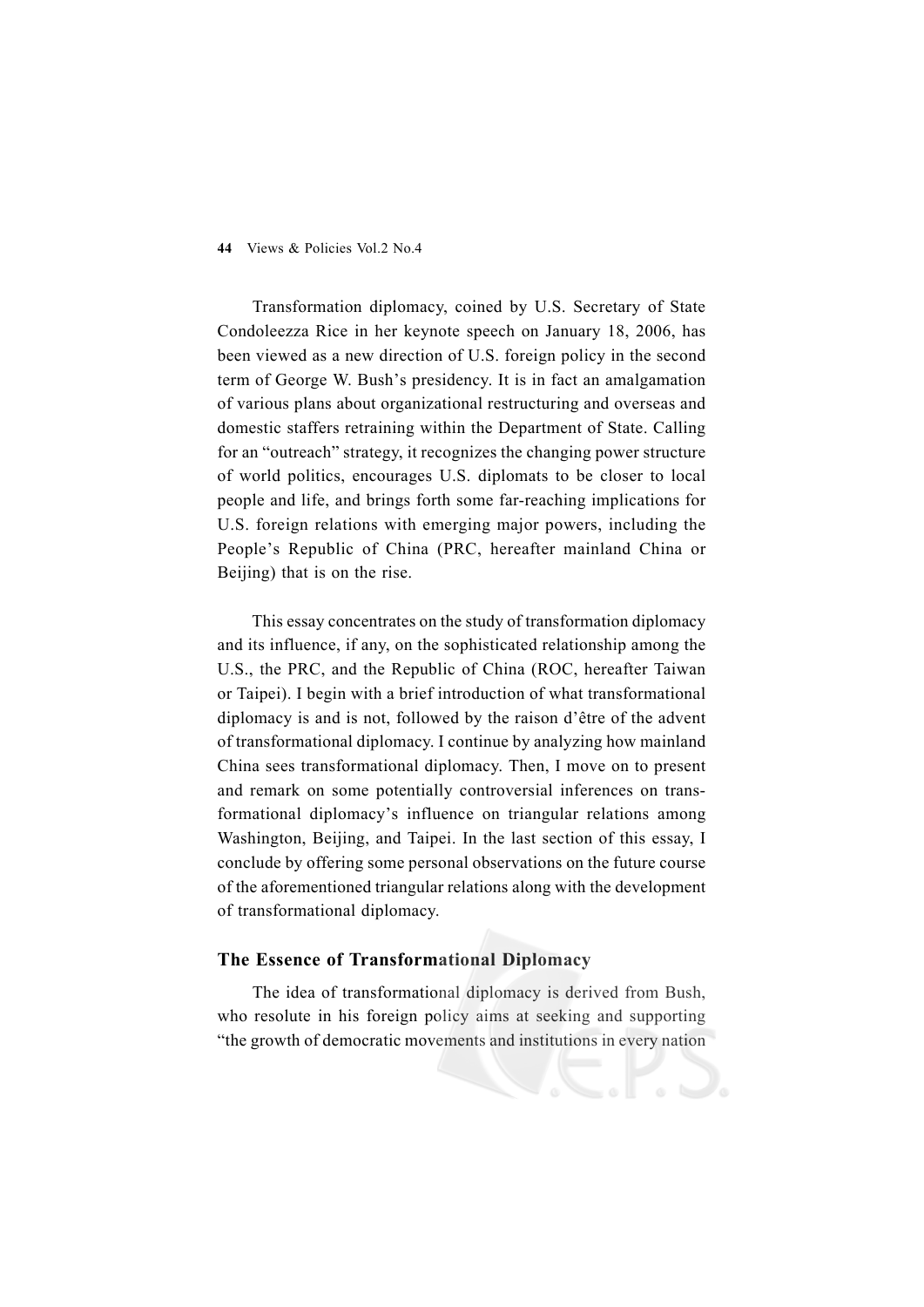and culture with the ultimate goal of ending tyranny."1 The first half of Bush's idea is not new. Fostering democracy overseas has long been a major objective of U.S. foreign policy.2 The second half of Bush's idea  $-$  ending tyranny  $-$  has not been readily justified in part because it is rather controversial, for example, in the sense that the U.S. is occasionally seen as part of the same tyranny which certain non-Western countries have opposed, and in part because the Straussians in and surrounding the Bush administration questionably reinterpret the intention of Leo Strauss as the ultimate supporter of perpetual wars against tyranny.3

Regardless of the controversial understanding of "ending tyranny" and the difficulty in achieving the mission, the plans outlined by Rice are very specific and technical, in the hope that they can lead to "a diplomacy that not only reports about the world as it is, but seeks to change the world itself."<sup>4</sup> This kind of transformational diplomacy, according to Rice, is aimed at working "with many partners around the world, to build and sustain democratic, well-governed states that will respond to the needs of their people and conduct them-

Office of the Press Secretary, "President Sworn-in to Second Term," *the White House*, January 20, 2005, <http://www.whitehouse.gov/news/releases/2005/01/20050120-1.html >.

<sup>2.</sup> Steven W. Hook & John Spanier, *American Foreign Policy since World War II* (Washington, DC: CQ Press, 2004), pp. 11-12.

<sup>3.</sup> The political standpoints of Leo Strauss include liberal democracy, opposition to communist tyranny, doubt about world federalism, etc.. Defending democracy does not depend on the use of force but on the advancement of politics as a field for human excellence. See Mark Blitz, "Leo Strauss, the Straussians, and American Foreign Policy," November 14, 2003, <http://www.opendemocracy. net/content/articles/PDF/1577.pdf>.

Condoleezza Rice, "Transformational Diplomacy," Remarks at Georgetown University School of Foreign Service, January 18, 2006, <http://www.state.gov/ secretary/rm/2006/59306.htm>.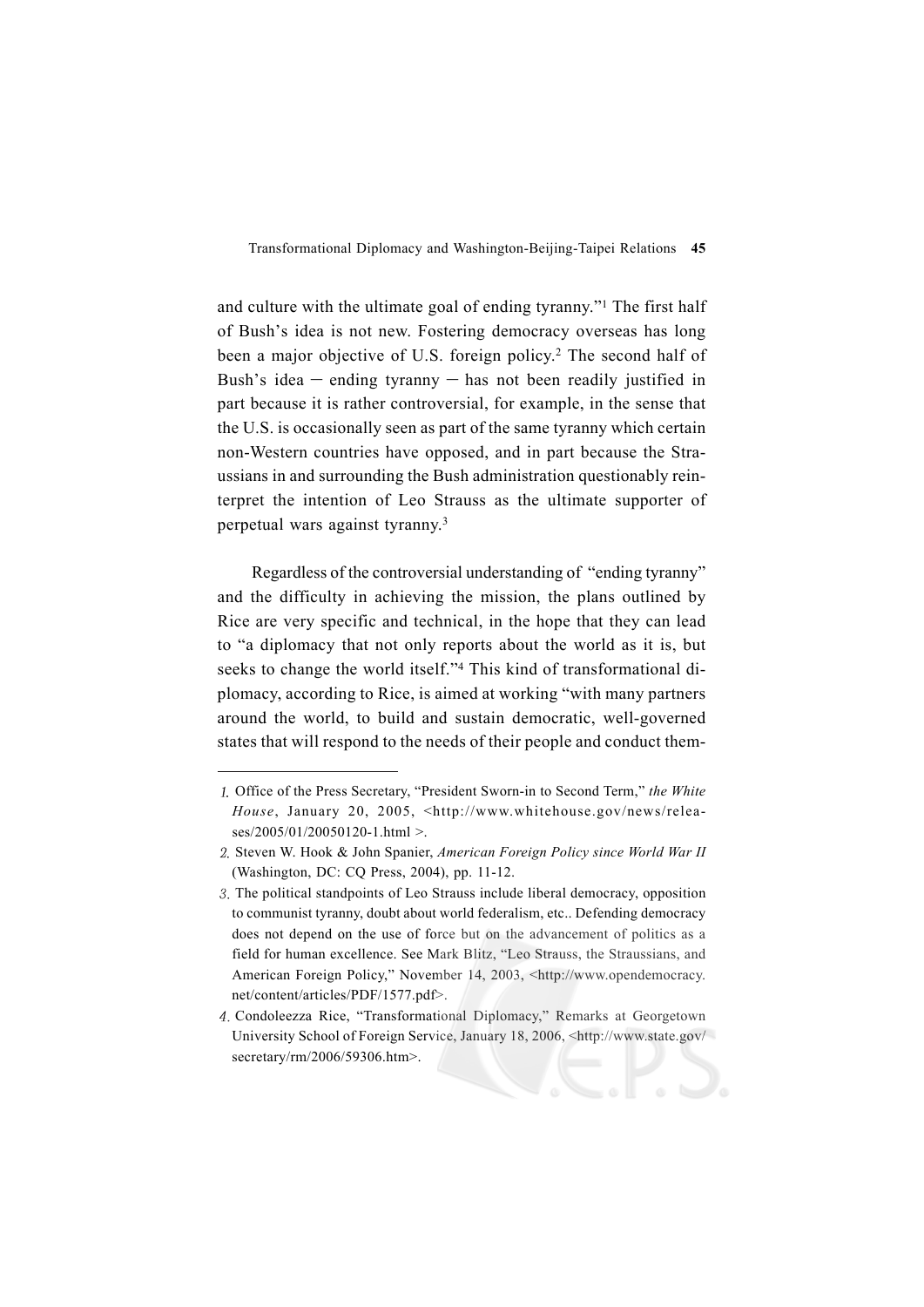selves responsibly in the international system."5 At its core, transformational diplomacy is a set of delicate practices in public diplomacy whose ultimate goal is to promote democracy building around the world.

By enhancing the new skills of diplomats in carrying out multiple tasks and by emphasizing the ability to coordinate with other federal agencies, transformational diplomacy is designed to meet the challenges in extraordinary times from three different levels: global, regional, and local (outside the U.S.).6

**Global Repositioning.** American diplomats are generally located in Europe, and centralized within capital cities. To better allocate American diplomatic resources, in the long run hundreds of positions will be moved to critical emerging areas in Africa, South Asia, East Asia, the Middle East and elsewhere.

**Regional Focus.** In order to manage effectively various transnational and regional challenges that thwart the efforts for building democracy countering terrorism, fighting disease and human trafficking, and pursuing prosperity, American diplomats have the need to come up with new thinking and more targeted responses. Of these new thinking and responses, the Department of State will do the following:

I. Establish regional public diplomacy centers that connect the people to the U.S. by regional media in the appropriate

*Ibid*..

<sup>6.</sup> Office of the Spokesman, the U.S. Department of State, "Fact Sheet: Transformational Diplomacy," *the U.S. Department of State*, <http://www.state.gov/ r/pa/prs/ps/2006/59339.htm>. The descriptions of global repositioning, regional focus, and localization are also based on this official document.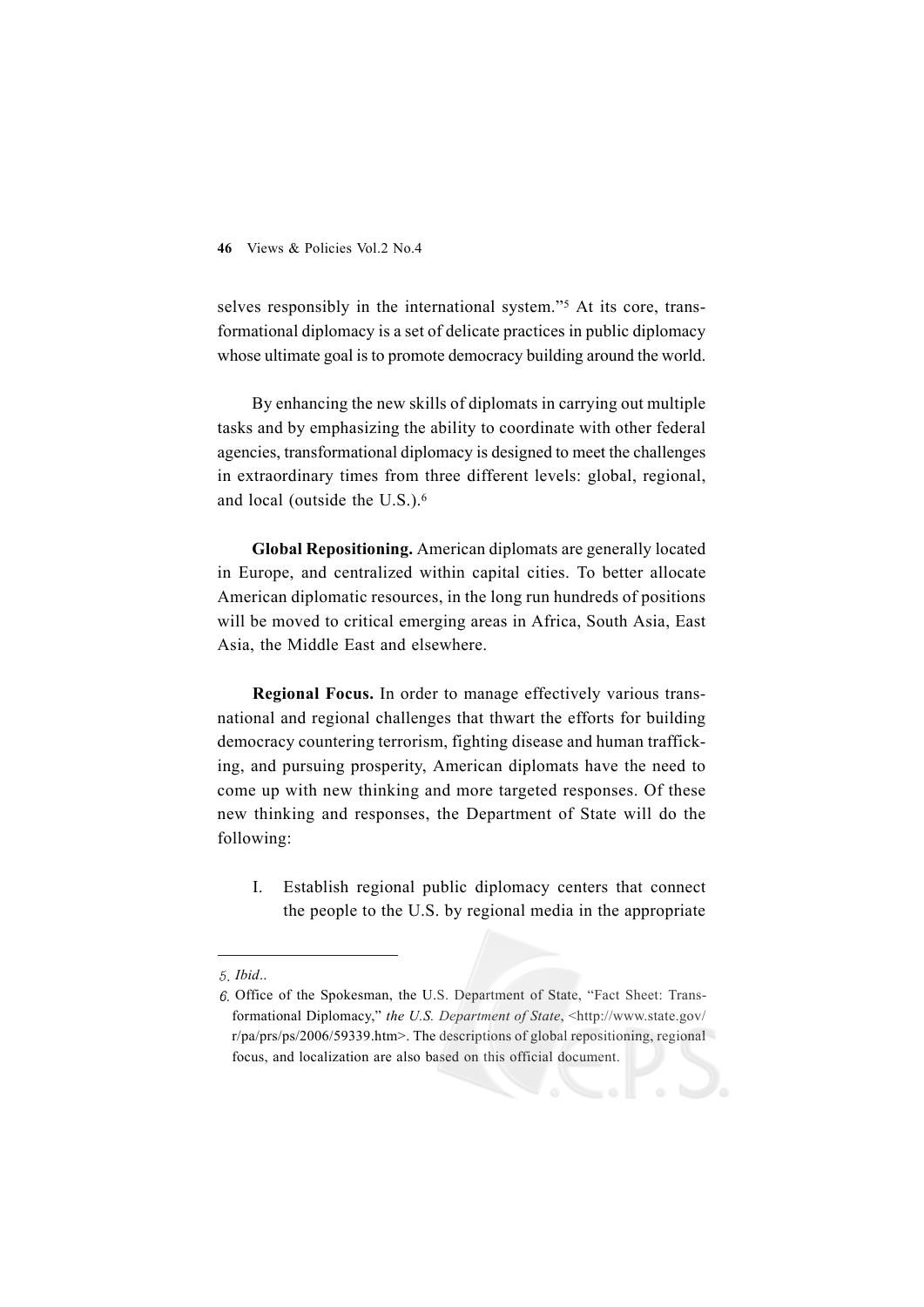language;

- II. Set up regional centers with the latest information technology to perform such management support activities as human resources anywhere in the world;
- III. Carry out effective forward deployment by American diplomats traveling to their areas of responsibilities more regularly and to use their expertise and experience more effectively abroad.

**Localization.** American diplomats are expected to "walk" (either in person or via the media and internet) into the common people of the countries to which they are designated in order to influence the outcomes of the American foreign policy behavior. To achieve this goal, the Department of State will endeavor to:

- I. Enhance the function of American Presence Posts (APPs) currently located in the major regional population centers of some less developed countries, and operated by one U.S. diplomat each who lives and works outside the U.S. embassies;
- II. Use network technology to create more Virtual Presence Posts (VPPs) managed by one or more U.S. diplomats to interact with local people across Europe, Latin America, and Asia;
- III. Enable the State Department workforce to securely and accurately share the information they need whether at their desktops or on travel through the use of cutting-edge communications technology;
- IV. Create internet programs that young people worldwide could increasingly surf for information and for U.S. diplomats to provide interactive online discussions.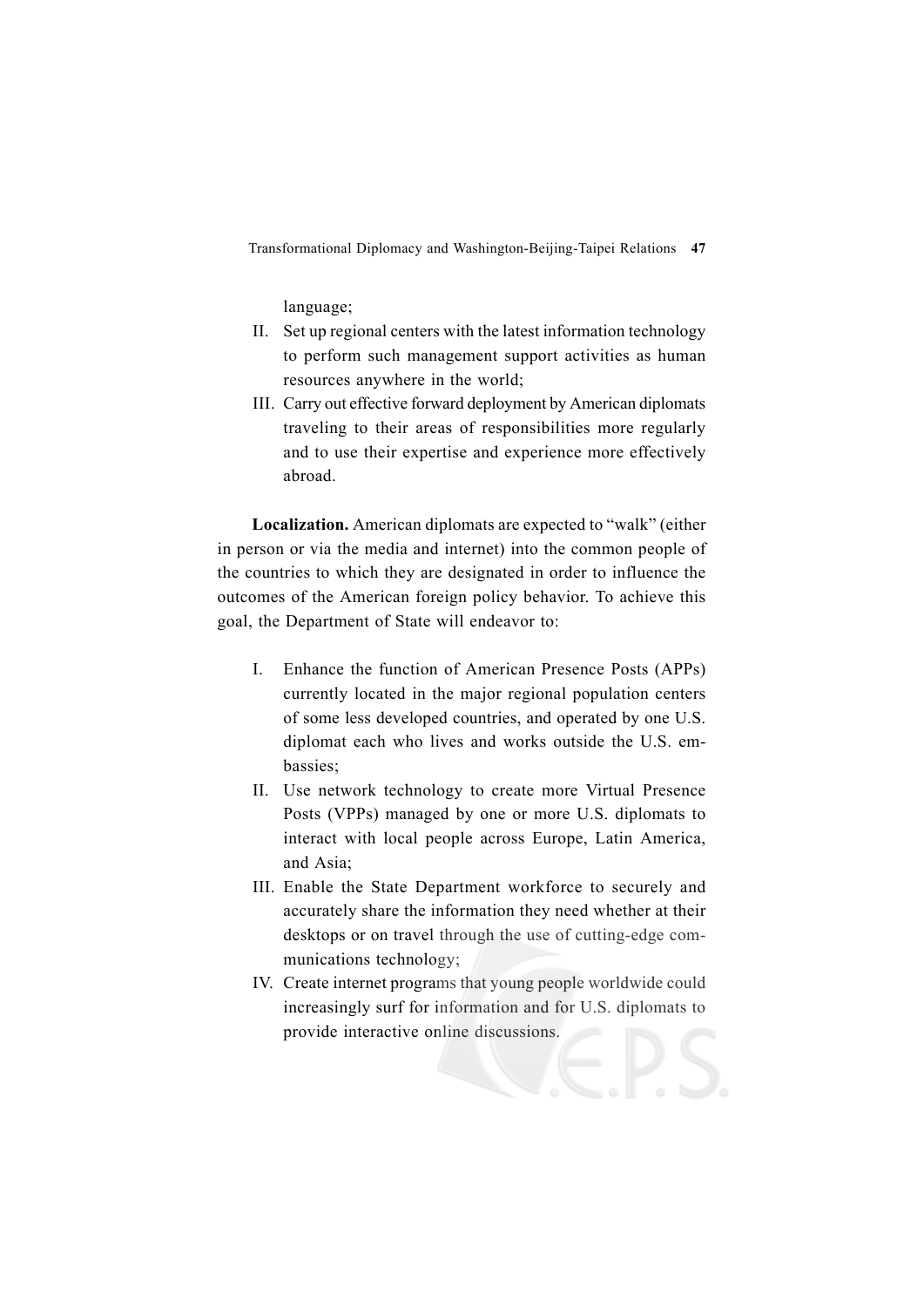As Andrew Natsios remarks, transformational diplomacy is "a vision of an entirely different diplomacy has been articulated at the highest levels of the Bush administration and is already in the early stages of implementation."7 A greater emphasis seems to be put on regional and local approaches to public diplomacy promoting American values that connects the U.S. with the developing world.

# **Transformational Diplomacy and the U.S. National Security Strategy**

Transformational diplomacy is a mean, not an end. It is conceived and conducted to change the world as the U.S. key decision-makers wish. By proactive and effective diplomatic presences in critical emerging areas, it reduces the likelihood of armed conflict in which U.S. troops can be involved and works with international partners to help create and sustain good governance, thereby allowing governments to be more accountable and to facilitate the response of to the needs of the citizens in new or troubled democratic countries.

Transformational diplomacy is part of the U.S. national security strategy. Or, put it on another way, the methods and practices proposed by Rice to meet the challenges from global, regional and local levels are in essence, a working plan for the realization of the U.S. national security strategy. The relationship between transformational diplomacy and the U.S. national security strategy is easily demonstrated by simply comparing the major components of transformational diplomacy with the declared measures undertaken by the current U.S. government. Generally speaking, the major components of transformational di-

Andrew Natsios, "American Fortresses," *Weekly Standard*, Vol. 11, No. 34, May 22, 2006, <http://www.weeklystandard.com/Content/Public/Articles/000/000/012/216yrfpx.asp>.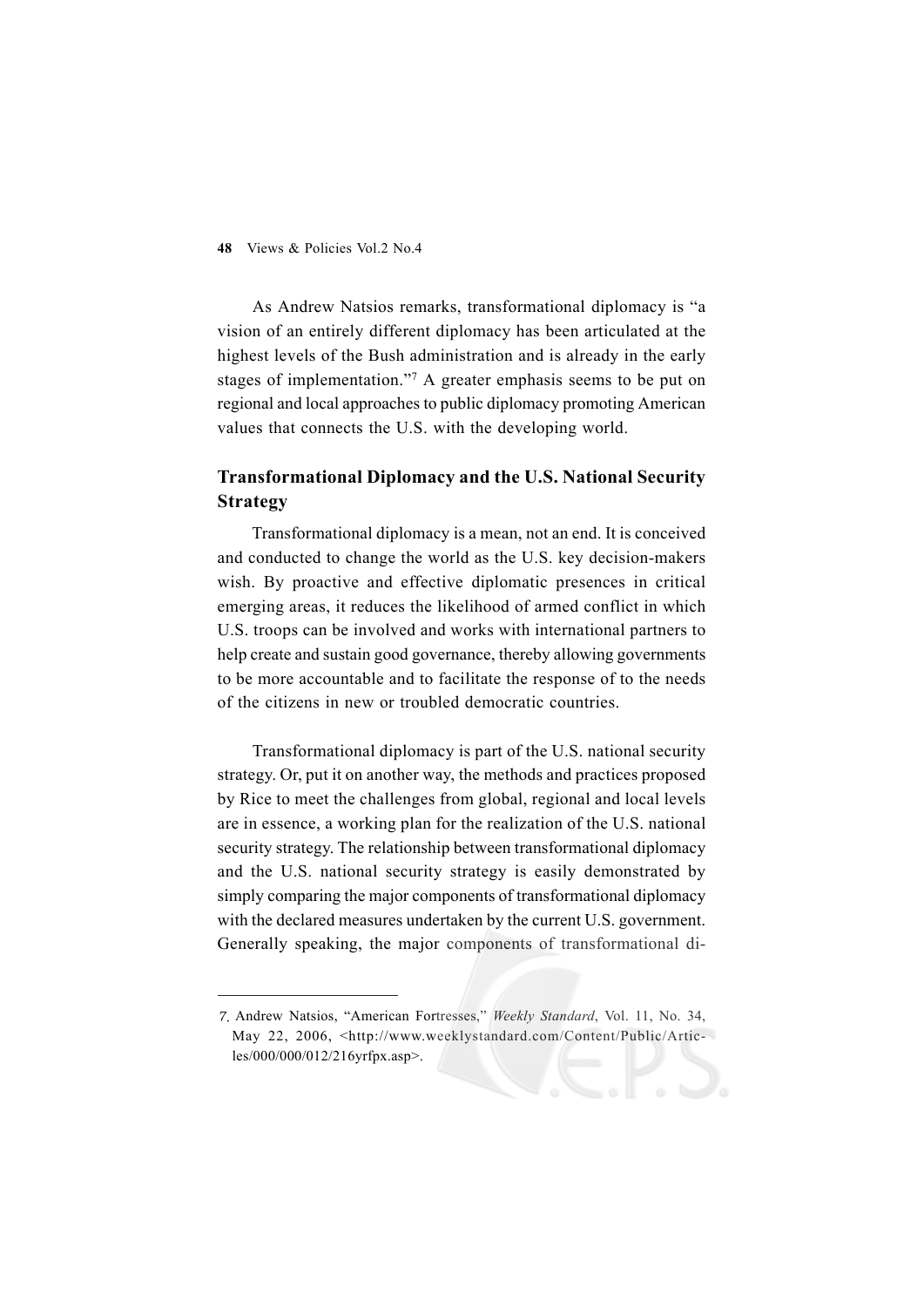plomacy may include promoting the idea of democracy and open, free society; reaching out to help foreign citizens and countries better or transform their political systems; building partnership with major powers; enhancing the ability of U.S. diplomats to work with their colleagues and other government agencies. Not surprisingly, these components are consistent with the means of achieving national security in the White House.

In *The National Security Strategy of the United States* published by the White House in September 2002, expanding the circle of development by endorsing free markets and free trade, opening societies, as well as building the infrastructure of democracy including, for instance, literacy and education, are some major strategies that enhance the U.S. national security.8 Traditional American values and beliefs are tightly upheld by the Bush administration and have become the guiding principles of the U.S. foreign policy toward the less developed and less democratic countries.

In addition, *The National Security Strategy of the United States* in 2002 recognizes the complexity of contemporary world politics, particularly great power politics, and put much emphasis on interagency cooperation and coordination in the U.S. government by arguing that every agency of the U.S. government "can build fruitful habits of consultation, quiet argument, sober analysis, and common action" that in the long run will lead to salient progress.<sup>9</sup>

In the latter edition of *The National Security Strategy of the United States* in March 2006, in addition to what has been stressed

*Ibid*., p. 28.

The White House, *The National Security Strategy of the United States* (Washington, DC: White House, 2002), pp. 21-23.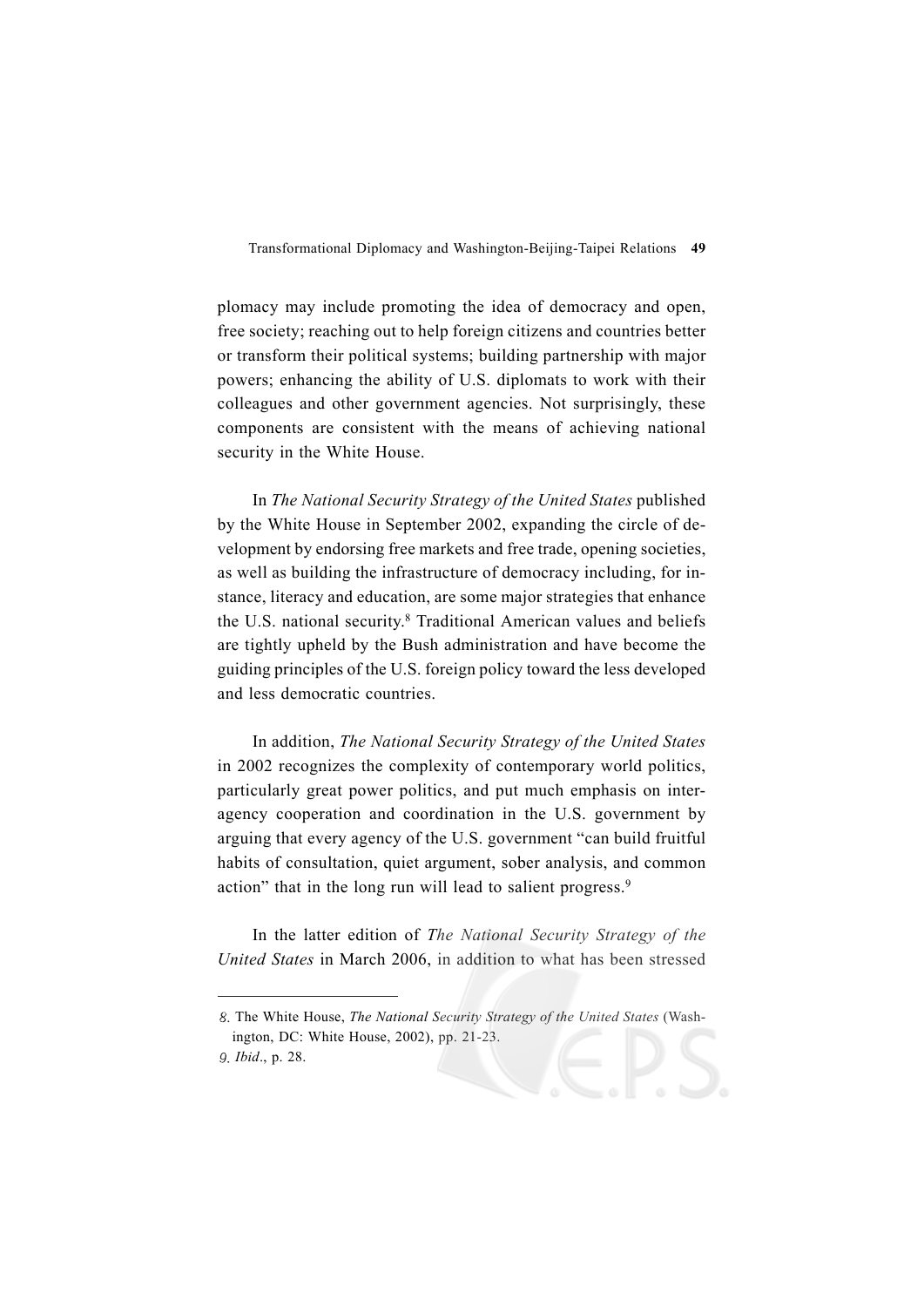#### **50** Views & Policies Vol.2 No.4

in the 2002 edition, the importance of democratic rule and good governance is likewise highlighted. The U.S. government seeks to provide assistance and is willing to cooperate with partners in critical areas to achieve these goals, mainly because these goals are in line with American moral values and crucial for long-term developments that lead to stability and prosperity. This, in turn, increases the national security of the U.S..<sup>10</sup>

An interesting issue that needs to be discussed here is whether or not transformational diplomacy discards the notion of the so-called "George W. Bush Doctrine" - defense of freedom, democracy, and free markets; American primacy and exceptionalism; preemption; unilateralism.11 I tend to argue that transformational diplomacy still follows the roadmap drawn by the doctrine and serves as an extension of the doctrine.

The White House, *The National Security Strategy of the United States* (Washington, DC: White House, 2006), pp. 32-33.

There are various notions and analyses of the "George W. Bush Doctrine." Despite the changeable nature of the "George W. Bush Doctrine," it is widely recognized that the doctrine itself asserts that the U.S. must take advantage of its superior power to shape the new power structure in international relations. See, for example, Charles Krauthammer, "The Bush Doctrine," *Weekly Standard*, June 4, 2001, pp. 21-27; G. John Ikenberry, "America's Imperial Ambition," *Foreign Affairs*, Vol. 81, No. 5, September-October 2002, pp. 44-60; Bill Keach, "International Law: Illusion and Reality," *International Socialist Review*, Iss. 27, January/February 2003, <http://www.isreview.org/issues/27/international\_ law.shtml>; Thomas Donnelly, "The Underpinnings of the Bush Doctrine," *National Security Outlook, February 1, 2003* (Washington, DC: American Enterprise Institute, 2003); Roger Speed & Michael May, "Dangerous Doctrine," *Bulletin of the Atomic Scientists*, Vol. 61, No. 2, March/April 2005, pp. 38-49; Chris J. Dolan, *In War We Trust: The Bush Doctrine And The Pursuit Of Just War* (Burlington, Virginia: Ashgate, 2005); Mel Gurtov, *Superpower on Crusade: The Bush Doctrine in US Foreign Policy* (Boulder, Colorado: Lynne Rienner, 2005).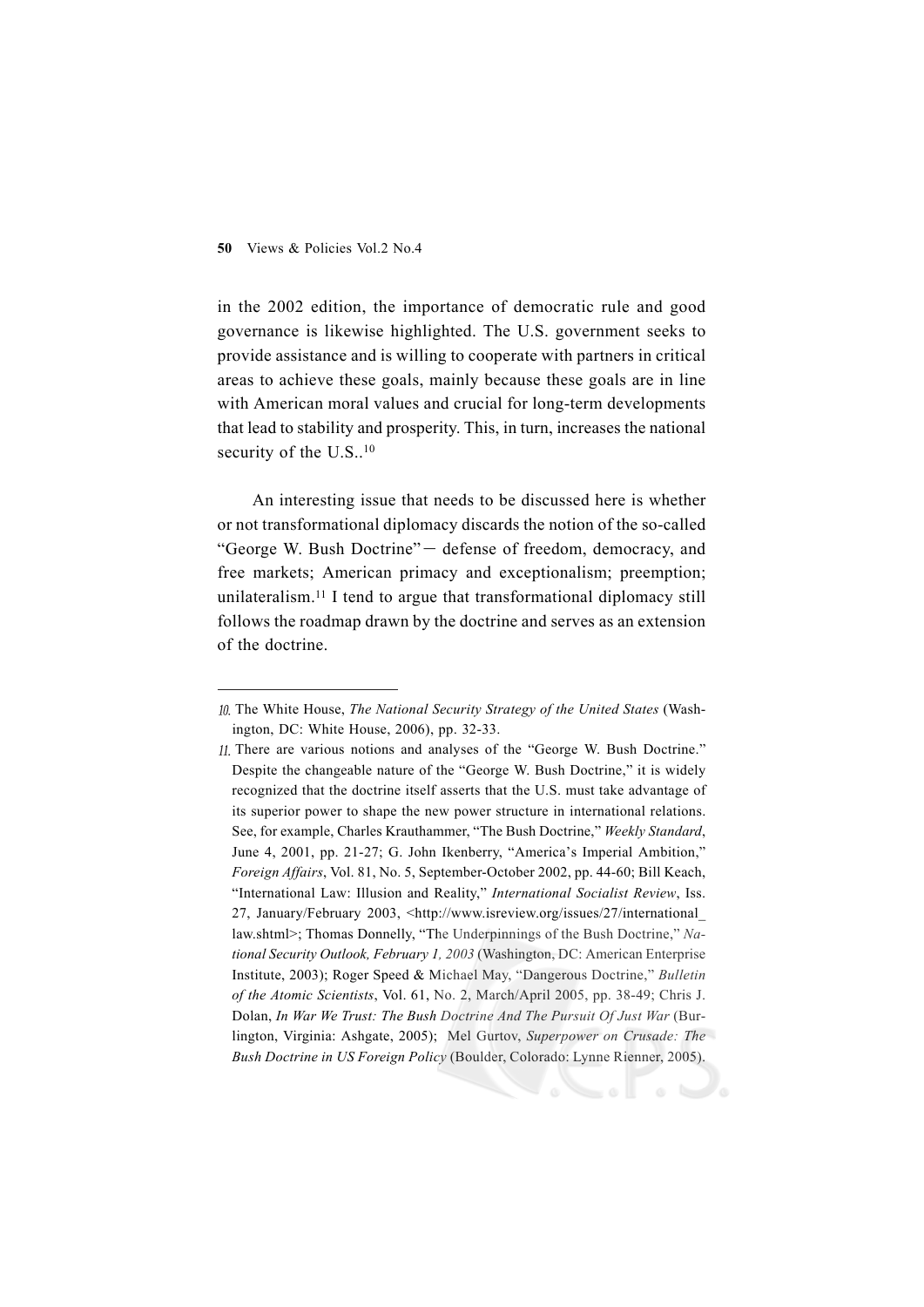Although transformational diplomacy develops alongside the enormous soft power of the U.S., and uses public diplomacy tactics to sway emerging critical countries and their people, it is by no means in a multilateral form. It implies that the U.S. is entitled to enjoy international primacy and historical exceptionalism while being able to take unilateral actions diplomatically in order to prevent serious challenges from taking place and shape the future world in an American way. Thus, cooperation or coordination of the target countries is not definitely necessary. The "George W. Bush Doctrine" is often interpreted in the realm of U.S. national security, but nowadays the doctrine clearly has a non-military side  $-$  that is, transformational diplomacy.

# **Responses of Mainland China**

Rice has a clear view on how transformational diplomacy will work in different areas of the world: "Transformational diplomacy is rooted in partnership; not in paternalism. In doing things with people, not for them; we seek to use America's diplomatic power to help foreign citizens better their own lives and to build their own nations and to transform their own futures."<sup>12</sup>

From Washington's standpoint, this causes no problem for the areas and countries concerned because the result is for the good of these citizens. Besides, this means that a certain number of diplomats from Europe, Russia, and Japan will be relocated to mainland China, India, and Indonesia where the battle for hearts and minds in the idea of democracy and liberty is being fought.13

<sup>12.</sup> Rice, "Transformational Diplomacy," Remarks at Georgetown University School of Foreign Service, January 18, 2006, <http://www.state.gov/secretary/ rm/2006/59306.htm>.

 $13$  "Of 74 new U.S. diplomatic positions, China will get 15, including a dozen at the U.S. Embassy in Beijing. India ranks second with 12 new posts, seven of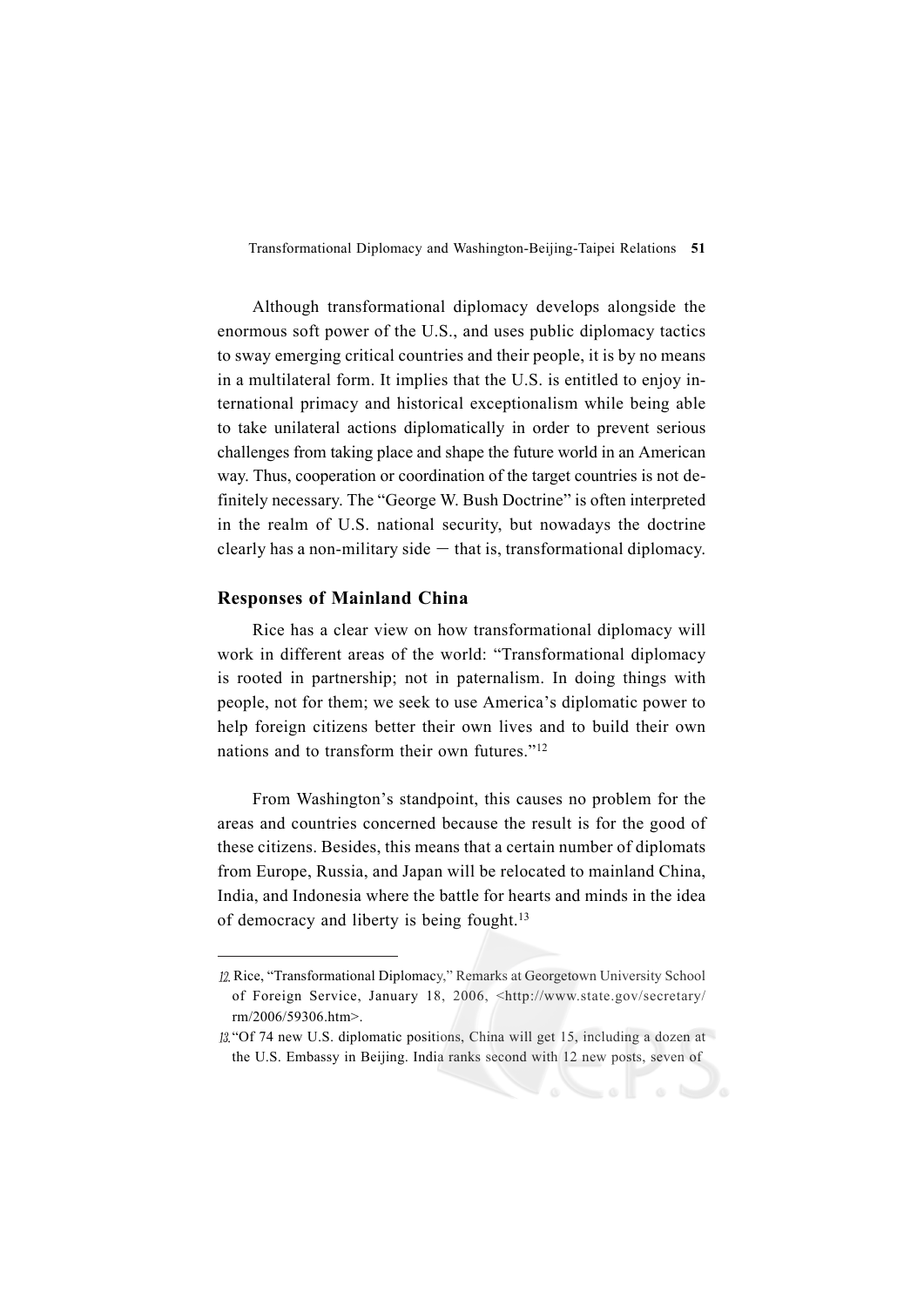#### **52** Views & Policies Vol.2 No.4

With such a changing diplomatic and strategic focus of the U.S. and with a possible U.S. intrusion on national sovereignty and autonomy, mainland China begins to give heed to the possible impact resulting from transformational diplomacy and the oncoming diplomatic offensive from the superpower U.S.. Although Rice's remarks on transformational diplomacy are less noticed in Washington, Beijing's responses are quite apparent.

Positive responses can be found in mainland China's news media, but they are marginal in number and influence. For instance, *The Beijing News (Xinjingbao)* commented on Rice's transformational diplomacy and highlighted the significance of public diplomacy between the PRC and the U.S., providing that the U.S. can clarify the meaning of the term "responsible stakeholder" brought up by U.S. Deputy Secretary of State Robert Zoellick in September 2005.14 It is true that Zoellick proposed the U.S. to step up efforts to make mainland China a "responsible stakeholder" in collaboration with the U.S. in the international community but he did not indicate clearly what "stakeholder" stood for in the case of U.S.-PRC relations. Not surprisingly, the view that links the concept of "responsible stakeholder" to the development of transformational diplomacy in mainland China tends to be more optimistic.

However, the majority of responses in mainland China seem

them in New Delhi. And Indonesia is third with five new slots in Jakarta. Other countries that are to receive at least three more U.S. diplomatic slots include Nigeria, Israel, Lebanon, Vietnam, Tajikistan, Bolivia, Ecuador, Venezuela and Nicaragua." See "U.S. to Shift Envoys to China, India," *Washington Post*, February 10, 2006, p. A17.

<sup>14. &</sup>quot;Clear Interests Helpful for Development of Sino-U.S. Relations (明确利益 有助发展中美关系)," *The Beijing News*(新京报), January 28, 2006, <http:/ /opinion.people.com.cn/GB/51866/4069352.html>.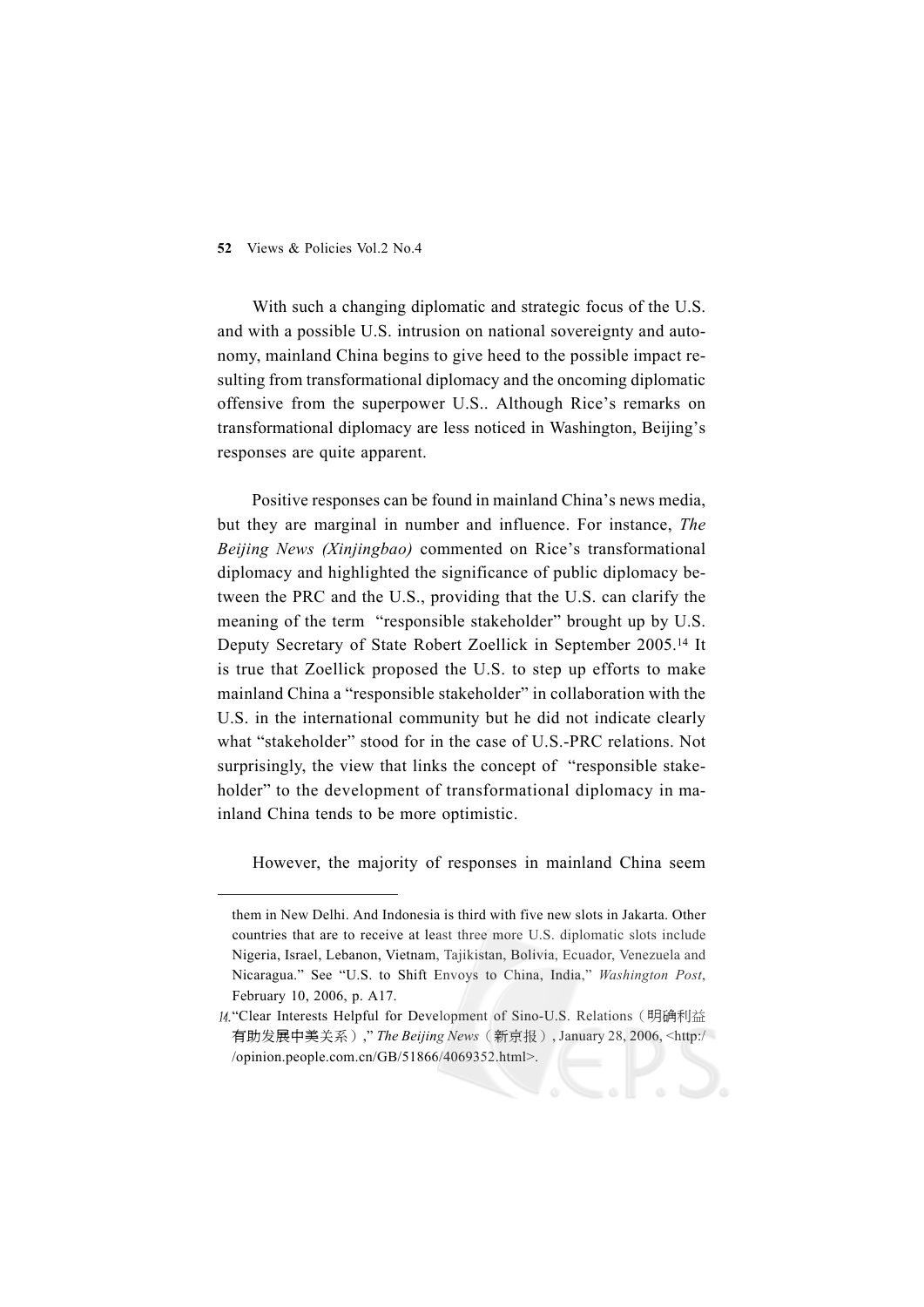more suspicious or even negative. Suspicious responses are similar to the commentaries of Sebastian Mallaby<sup>15</sup> and Pat M. Holt<sup>16</sup> who criticize transformational diplomacy of ignoring the fact that the U.S. lacks the instruments to transform other societies and building nations, and of mistakenly urging U.S. diplomats not only to encourage democratic elections and open markets but also to shape them.

For example, Tao Wenjao echoed Mallaby's analysis and questioned the validity of Rice's argument that the ultimate goal of transformational diplomacy is to nurture, shape, and promote democracy.17 Wang Yiwei asserted that transformational diplomacy simply focused on U.S. external behavior and foreign policy output. Without a deeper scrutiny of the root and idea of American diplomacy, the consequence of transformational diplomacy would be trivial.<sup>18</sup> *The Xinhua News Agency* also pointed out that Rice's transformational diplomacy is being experimented with two developing countries  $-$ Afghanistan and Iraq. Having interfered with these countries militarily, the U.S. is providing a great deal of economic assistance, both to democratize them and to make them U.S. allies in international relations.19

- Pat M .Holt, "The Risks of Proactive US Diplomacy," *Christian Science Monitor*, March 2, 2006, <http://www.csmonitor.com/2006/0302/p09s02-coop.html>.
- Tao Wenjao, "US Diplomacy Difficult to 'Transform'(美国外交难 转型")," *International Herald Leader*, February 10, 2006, <http://news.xinhuanet.com/ herald/2006-02/10/content\_4161309.htm>.
- Wang Yiwei, "Can Face-lift in Diplomacy Cure US Mental Disease? (外交 整容能否医治美国心病?)," *The Beijing News*, January 12, 2006, <http:// news.xinhuanet.com/world/2006-01/21/content\_4080334.htm>.
- "Secrets in US 'Transformational Diplomacy'(美国 转型外交"暗藏玄机),"< http://news.xinhuanet.com/world/2006-01/26/content\_4102027.htm>.

Sebastian Mallaby, "Rice's Blind Spot," *Washington Post*, January 23, 2006, p. A15.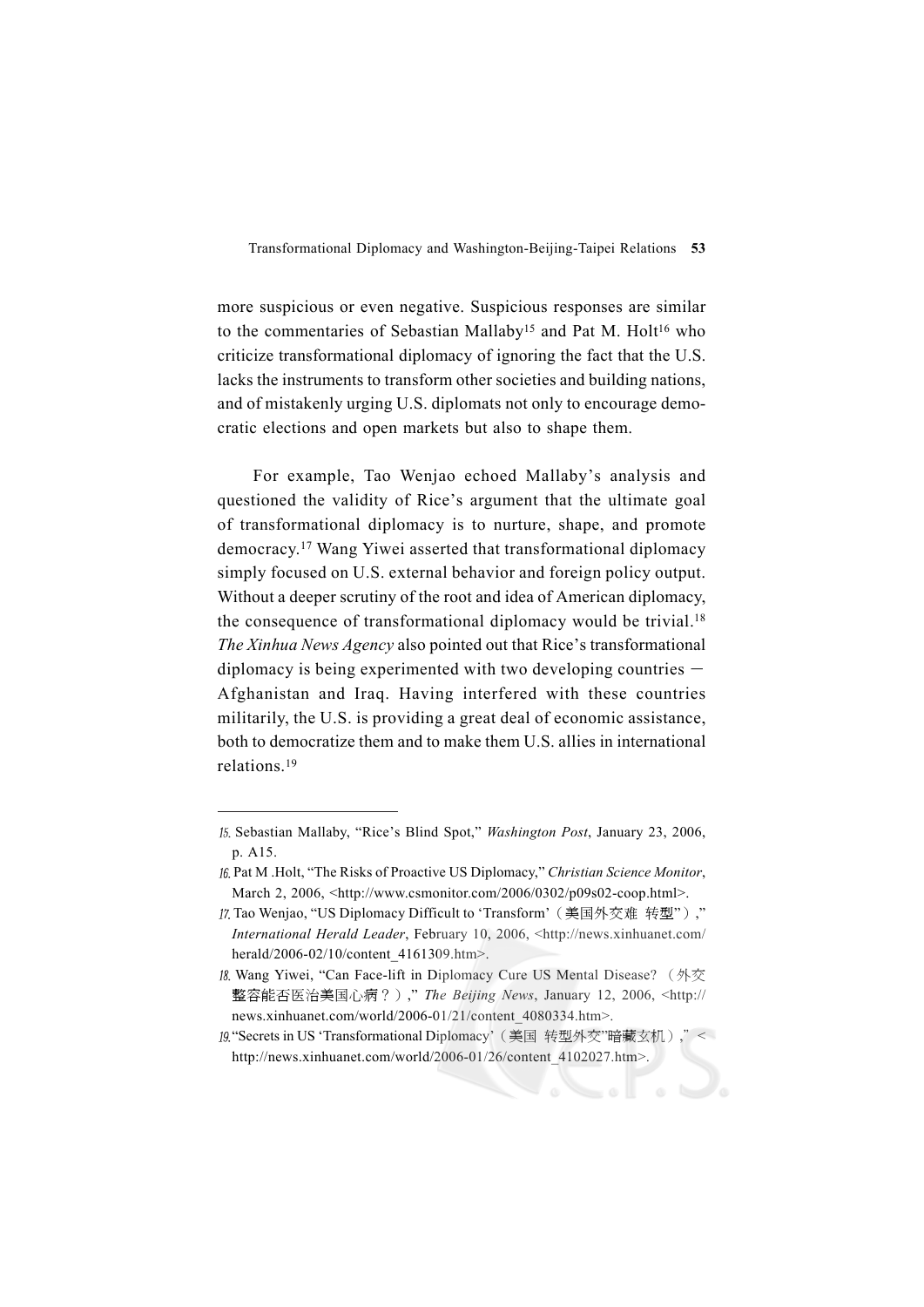Negative responses in mainland China are not rarely seen. Some mainland Chinese observers regard transformational diplomacy as part of the scheme aimed at promoting U.S. hegemony and peaceful evolution, with mainland China being the key target of the U.S.. Yu Wanli once argued that there was no significant difference between Bill Clinton's humanitarian intervention and Rice's transformational diplomacy because both were aimed to transform the world in light of the U.S. development model. What really differed humanitarian intervention from transformational diplomacy lay in the fact that the latter occurred in an extraordinary post-9/11 era, and has gained domestic legitimacy and support due to the threat imposed by various forms of terrorism. In the name of anti-terrorism, democracy, and the U.S., transformational diplomacy is equivalent to hegemonic diplomacy that erodes the principle of sovereignty.20 Another disapproving viewpoint stressed that the nature of transformational diplomacy in the Middle East is straight and simple  $-$  to reduce the coordinating ability of the PRC, Russia, and major European powers in their Middle East policies.21

Although the PRC officials have not acted in response, some scholars and news media in mainland China were skeptic as to the purpose and promotion of transformational diplomacy. To date, transformation diplomacy has not been carried out proactively, and its impact on mainland China has not yet emerged. Since mainland China remains untouched as the U.S. high-level officials call for greater

<sup>20.</sup> Yu Wanli, "Transformational Diplomacy: Subverting Sovereignty in the Name of Anti-terrorism, Democracy and the US(转型外交:以反恐、民主与美国 的名义颠覆主权)," *Dongfang Daily*(東方早报), February 17, 2006, <http:/ /news.xinhuanet.com/comments/2006-02/17/content\_4191150.htm>.

<sup>21. &</sup>quot;Dongfang Shidai Shishi Jiedu (东方时代环球时事解读)," April 28, 2006, <http://www.dongfangtime.com/Article.asp? ArticleId=2889#>.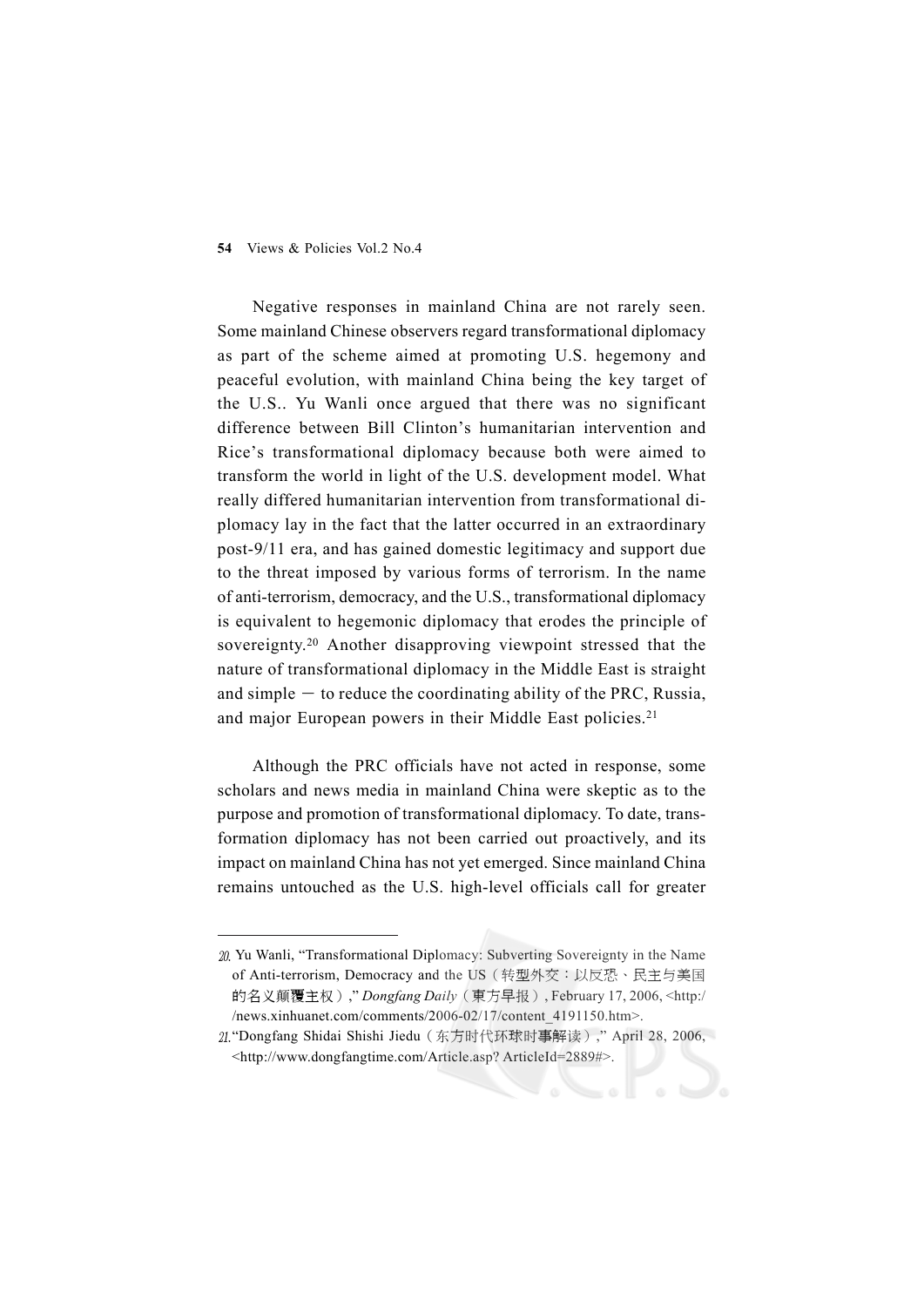freedom in mainland Chinese politics, economy, and society, it is thus very likely that transformational diplomacy at this incipient stage will be discounted or disregarded by mainland China as long as it does not lead to further U.S. interference in its domestic affairs.

# **Exploring Some Inferences about Transformational Diplomacy's Influence on ROC-PRC-U.S. Interactions**

This section explores three inferences resulting from the surfacing of transformational diplomacy. The first and second inferences are highly related to the last one concerning Washington-Beijing-Taipei relations.

[Inference 1] *Transformational diplomacy is endorsed by the U.S. government to disintegrate or end China and create an international community that is obedient to the U.S..*

This inference represents a view stronger than most of the negative views on transformational diplomacy in mainland China. The U.S. desire for supporting democracies and ending tyrannies is interpreted as the plot of converting most countries to U.S.-like ones. Somewhat in line with the democratic peace theory, when most countries are democracies, the U.S. will be able to establish a world where the U.S. is a key player enjoying paramount influence and leadership. Besides, so long as American imperialism exists, the ambition of the U.S. to bring peaceful evolution to mainland China will never cease.<sup>22</sup>

<sup>22.</sup> See, for example, "US's 'Transformational Diplomacy' that Disintegrates China (搞垮中国的美国 转型外交')," *Guandian Yu Fangguandian*(观点与反关 点), Center for International Communications Studies, Tsinghua University, May 20, 2006, <http://www.media.tsinghua.edu.cn/data/2006/0520/article\_369. html>.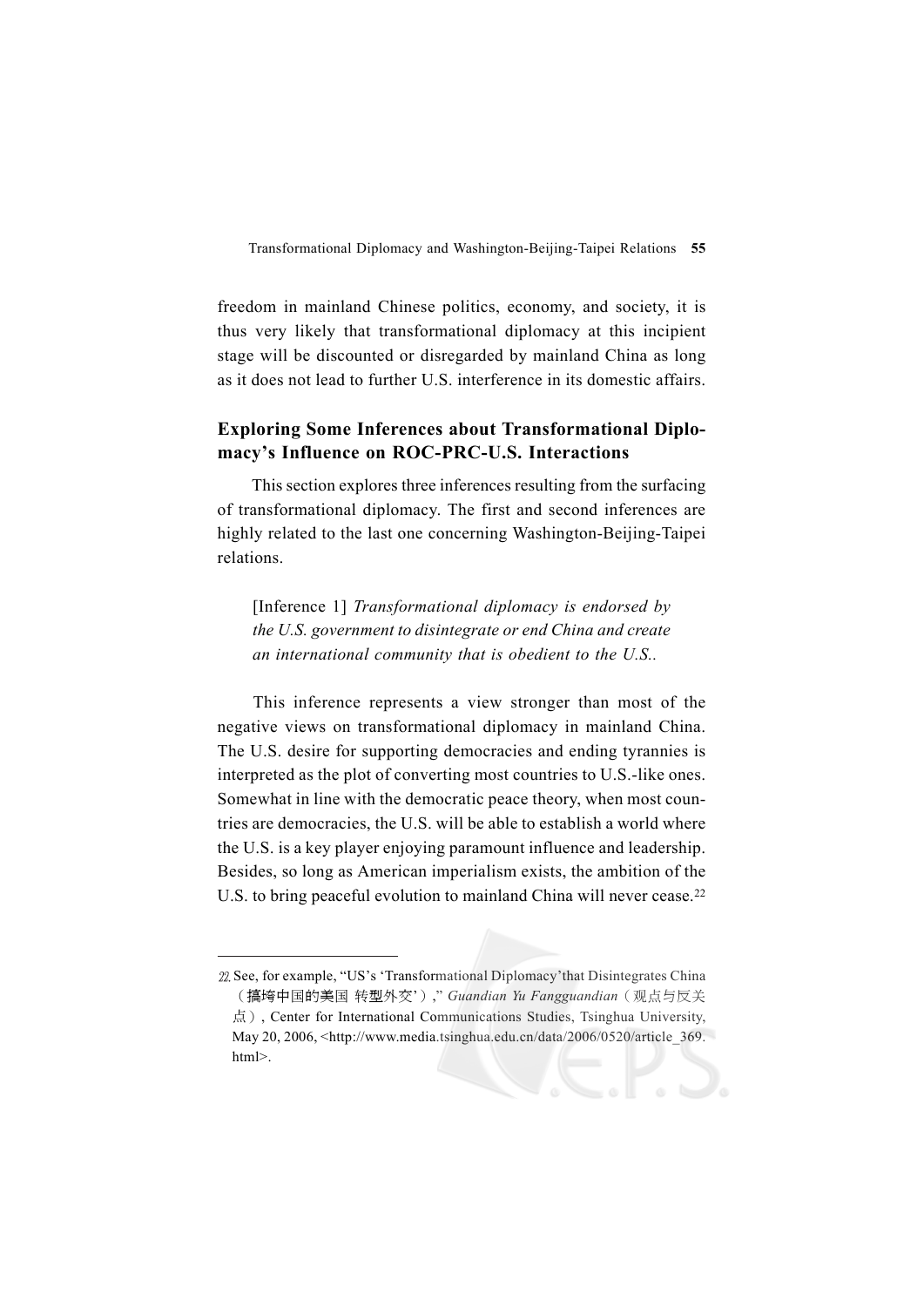The first question that comes into mind is why the U.S. wants to disintegrate mainland China. The U.S. may wish to create a world community of democracies, and the U.S. may be willing to play a leading role in plenty of issues around the world. However, even if these were true, few would argue that disintegrating or ending mainland China by means of transformational diplomacy would best meet U.S. interest. The disintegration or demise of mainland China that has a population of 1.3 billion and weapons of mass destruction will bring an immediate disaster  $-$  e.g., the fleeing of refugees  $-$  to the world, not to mention the impact on the U.S. itself.

The second question is whether democracies will obey the U.S. so easily. History shows that democracies may not agree with one another. The clash between the U.S. and the European Union (EU) over airplane and agricultural subsidies is so evident that it is not very logical to maintain the fact that a world community consisting of democracies will remain obedient to the U.S.. Moreover, do democracies not fight against one another? It is still controversial in the study of international security.<sup>23</sup> Hence, the contention that transformational diplomacy is intended to enlarge U.S. influence is logically acceptable, but Inference 1 is too far-fetched if its supporters cannot provide us with concrete evident and persuasive causal explanations.

[Inference 2] *Not only economic but political and military skirmishes between mainland China and the U.S. will loom*

<sup>23.</sup> For the cases against the democratic peace, see, for instance, Christopher Layne, "Kant or Cant: The Myth of the Democratic Peace," *International Security*, Vol. 19, No. 2, Fall 1994, pp. 5-49; David E. Spiro, "The Insignificance of the Liberal Peace," *International Security*, pp. 50-86; Edward D. Mansfield & Jack Snyder, "Democratization and the Danger of War," *International Security*, Vol. 20, No. 1, Summer 1995, pp. 5-38.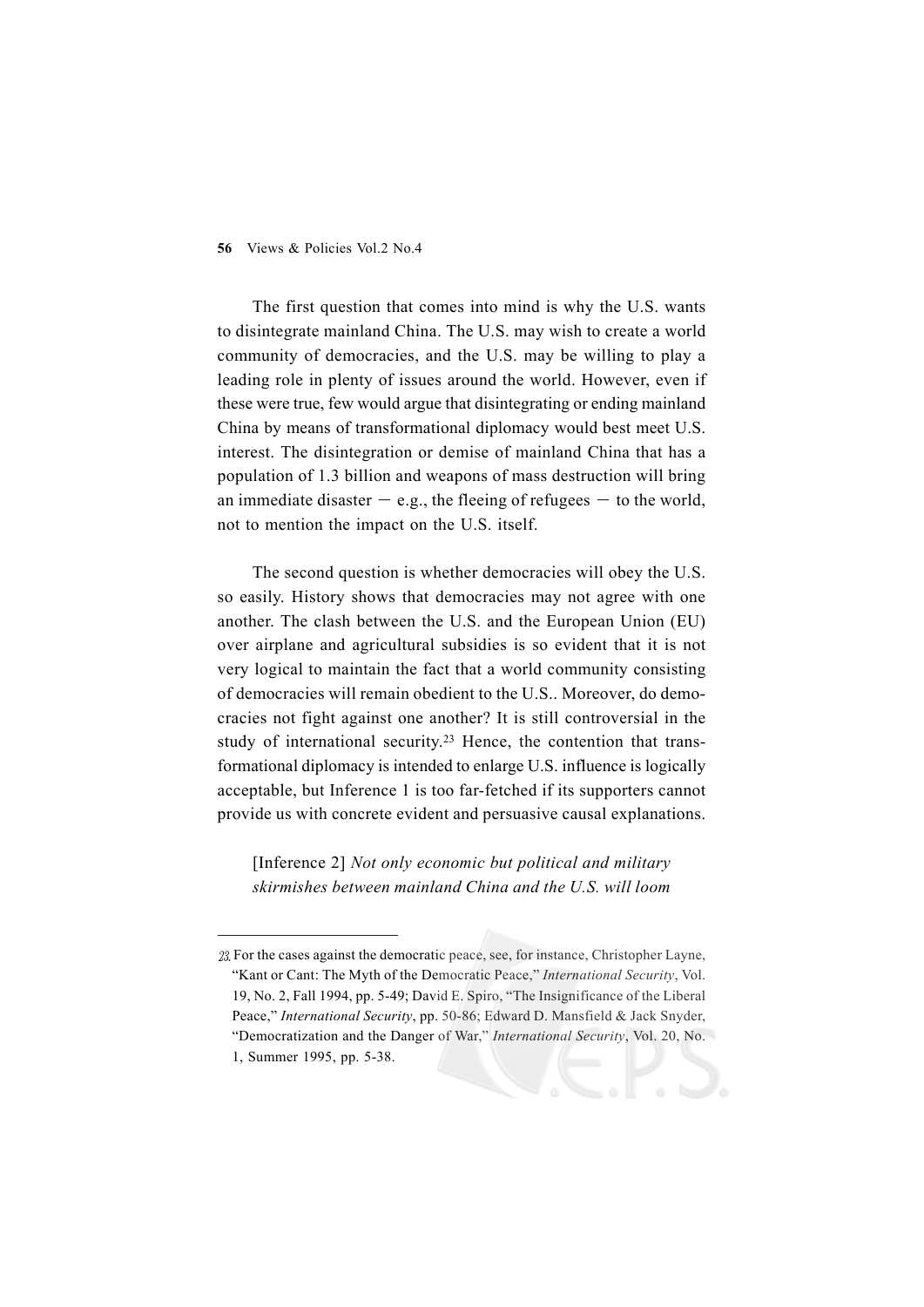*large as transformational diplomacy aimed at both economic and political reform continues; as a result, Taipei and Washington deserve to think twice before calling for an opener economic and trade system without advocating a more democratized regime in mainland China.*

This inference is coherent with the view expressed by the Mainland Affairs Council of the ROC Executive Yuan.24 The first half of the inference has a high potential because, as implied before, transformational diplomacy at the early stage will not be discounted or disregarded by mainland China so long as it brings about further U.S. interference in its domestic affairs. However, whether the second half of the inference  $-$  a demand for simultaneous political reform and economic development is more appropriate  $-$  is necessary and sufficient or not remains debatable.

There are two schools of thought, roughly categorized, that are of help for this debate. One tends to play down the importance of economic development in the wave of democratization; the other establishes the logical causation between democratization and economic development.

The first school of thought actually mixes up many viewpoints, but one can find one thing in common: economic determinism never plays a decisive role in democratization. For instance, some political scientists find out that power relations of three levels of analysis  $$ domestic class power relations and alliances, state power structures, as well as the transnational power structure - determine whether

<sup>&</sup>quot;Mainland Working Report," *Mainland Affairs Council, the ROC Executive Yuan*, April 2006, pp. 8-11, <http://www.mac.gov.tw/big5/mlpolicy/ mwreport/95/9504.pdf>.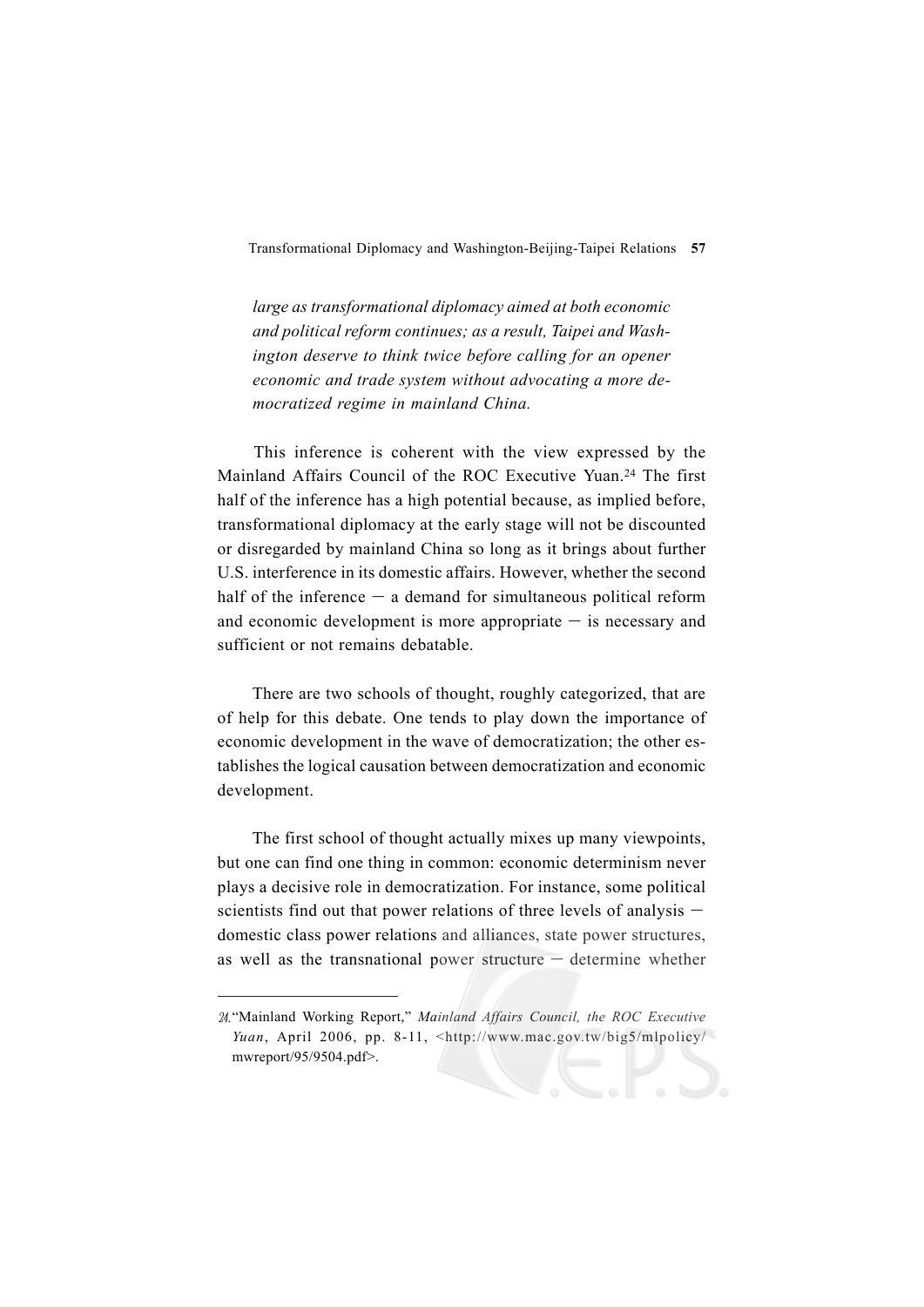#### **58** Views & Policies Vol.2 No.4

democracy can emerge, steady, and then sustain itself.25 Some assert that the western idea of democracy has prevailed in the aftermath of the Cold War.26 Hence, coincident economic development seems neither necessary nor sufficient for the achievement of democracy. In other words, there is no immediate need to link economic development to the request for political reform.

The second school of thought emphasizes on the role of economic development in democratization. Although the analyses of scholars in this school of thought vary, a widely accepted conclusion is that economic development does matter. Some believe that economic development is important for democratization and makes democracy possible, but political leadership and elites' positive attitude makes it real.27 Others accept that the importance of economic development to democratization, with the concurrent high levels of literacy and education.28 Therefore, in a sense, promoting economic growth can be seen as part of the democratization strategy. More specifically, in order to democratize a country, only promoting its economic development or enhancing economic and trade relations is acceptable because

Dietrich Rueschemeyer, Evelyne Huber Stephens & John D. Stephens, *Capitalist Development and Democracy* (Chicago: University of Chicago Press, 1992), p. 5.

Francis Fukuyama, *The End of History and the Last Man* (New York: Free Press, 2006).

Samuel P. Huntington, *The Third Wave: Democratization in the Late Twentieth Century* (Norman, Oklahoma: University of Oklahoma Press, 1991), p. 316.

<sup>28.</sup> Seymour M. Lipset, "Some Social Requisites of Democracy: Economic Development and Political Legitimacy," *American Political Science Review*, Vol. 53, 1959, pp. 69-105; Stephan Haggard & Robert R. Kaufman, *The Political Economy of Democratic Transition* (Princeton, New Jersey: Princeton University Press, 1995), pp. 25-44; Adam Przeworski, et. al., *Democracy and Development: Political Institutions and Well-Being in the World*, *1950-1990* (Cambridge: Cambridge University Press, 2000), pp. 78-136.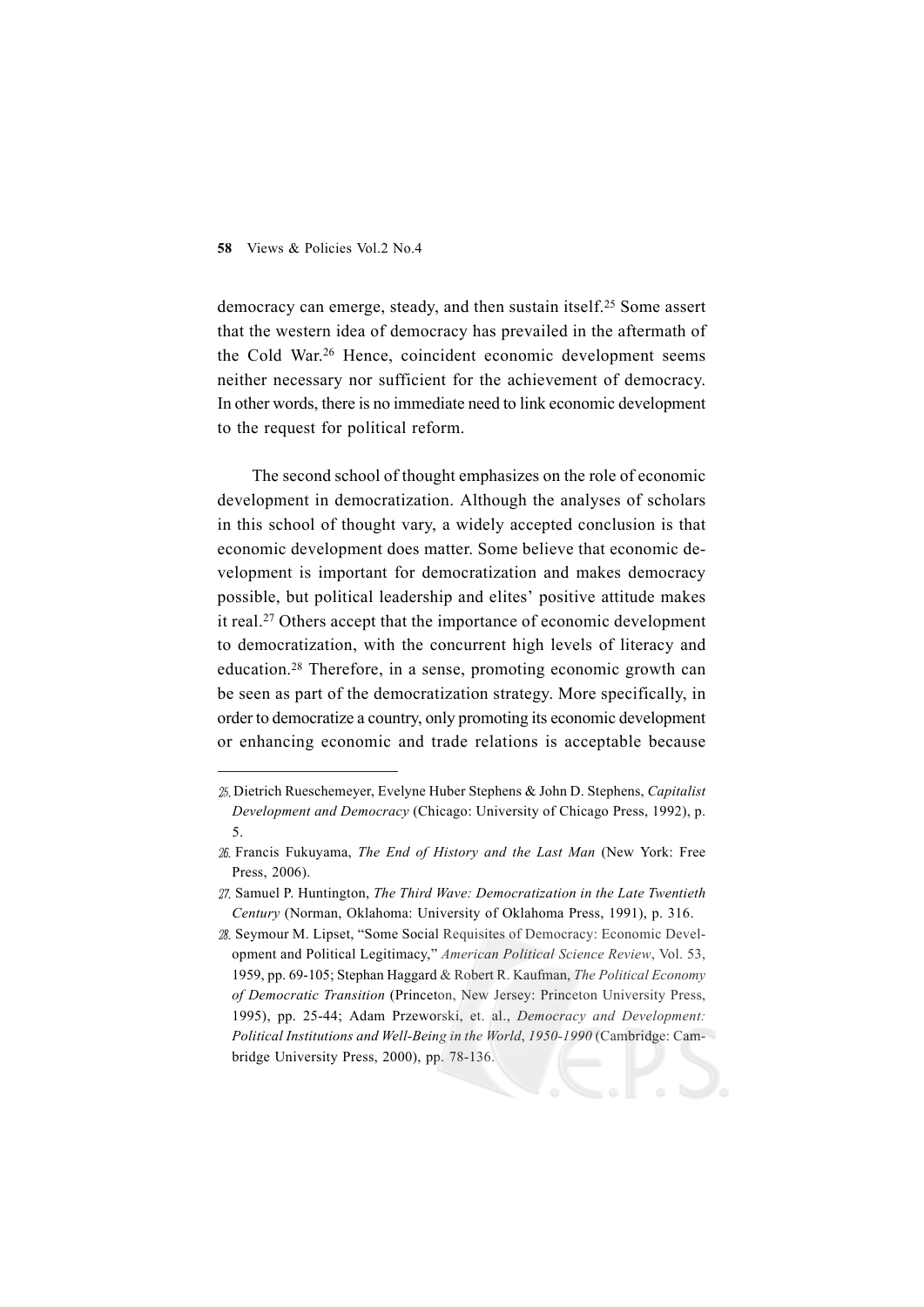ultimately it will pave the way for democratization and political reform.

Neither school of thought would really disapprove of the approach that separates the promotion of economic development and the call for democratization. The former does not think that economic development is the key factor making a shift from authoritarian to democratic rule; there are some other factors that are more important than economic development. The latter tends to argue that economic development alone can lead to democratization; that is, strategies that are aimed at regime change may not necessarily be in need of concurrent economic development and political reform.

It remains apparent that one of transformational diplomacy's goals is to familiarize the U.S. with the emerging powers and their citizens. It also remains evident that transformational diplomacy seeks to realize democracy building  $-e.g.,$  open society, free market, and liberal democracy  $-$  in the world. Nonetheless, more logical and objective deductions are indispensable to justify Inference 2, which implies that Taiwan and the U.S. ought to call for simultaneous political reform and economic development in mainland China, not to mention the fact that it is enormously difficult now to ask mainland Chinese leaders to democratize or carry out political reform.

[Inference 3] *Transformational diplomacy will bring about a salient impact on strategic interactions among Taipei, Beijing, and Washington.*

After the announcement of transformational diplomacy on January 18, 2006, some suppositions about its influence on triangular relations among Taipei, Beijing, and Washington are being raised. As a matter of fact, transformational diplomacy may have something to do with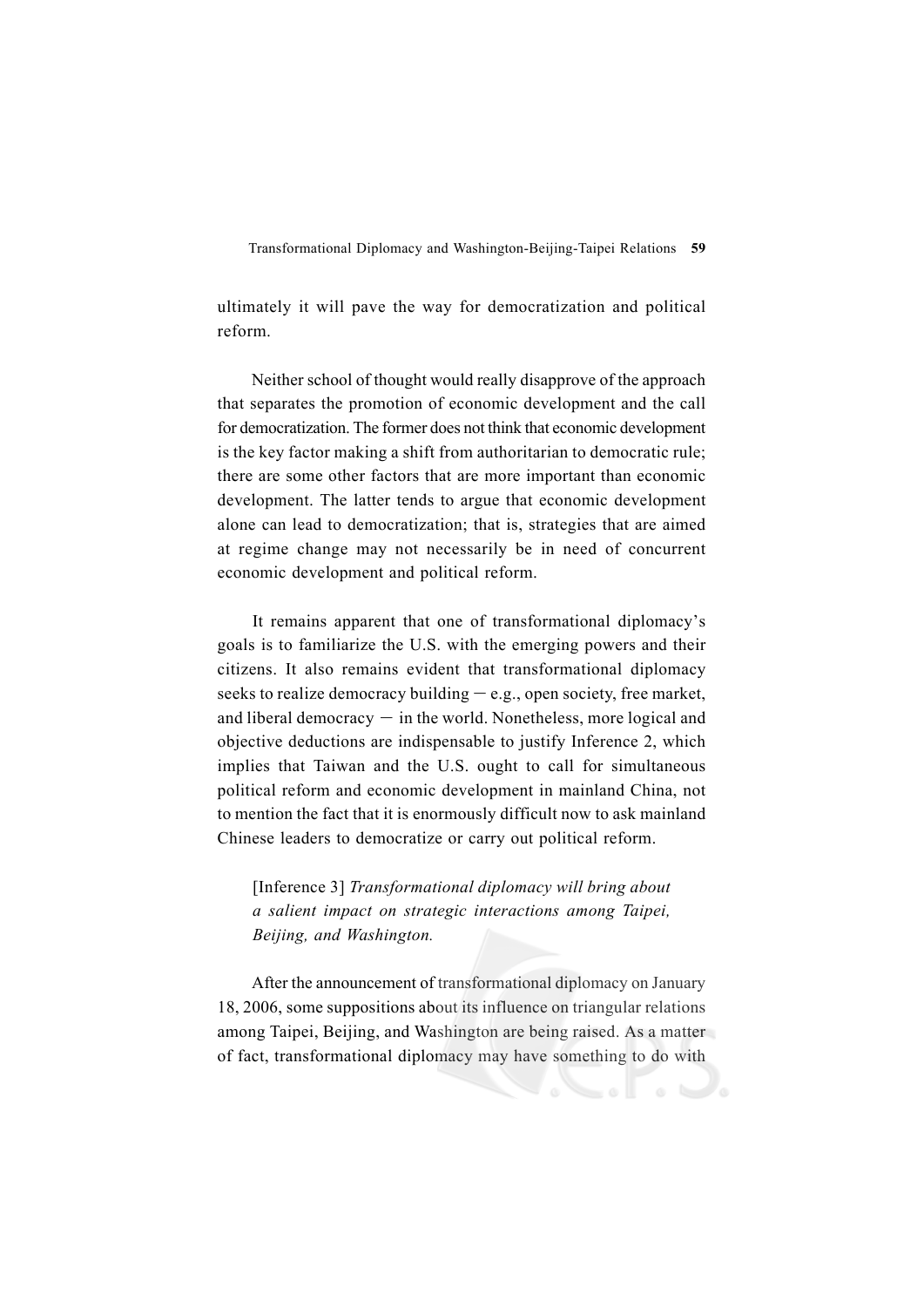Beijing-Washington relations and have little to do with Taipei-Beijing or Taipei-Washington relations.

The elaboration of Rice on the approach of transformational diplomacy may help explain why. She said that transformational diplomacy begins with the arrangement that U.S. diplomats are in the right places, with the necessary tools and training to carry out their mission abroad. Furthermore, she asked for U.S. diplomats to "work effectively with their partners in the United Nations and other international organizations" partially because this will not only strengthen U.S. national security but also improve the fiscal stewardship of the U.S..29 On the one hand, transformational diplomacy will lead to some degree of worry for Beijing if Washington takes public diplomacy as the idea of selling democracy in mainland China very seriously. On the other hand, transformational diplomacy may signify the fading out of hardcore neoconservatives and denote a revised realist international approach that moderately cooperates with major international organizations and allies.30 Although mainland China is not a major ally of the U.S., the latter is in need of the former to cope with international terrorism, the North Korea and Iran nuclear issues, and so on, not to mention the fact that collaboration between both countries in major international organizations will certainly facilitate the strategic goal of the U.S..

30. "Diplomatic Relations: As 'Neocons' Leave, Bush Foreign Policy Takes Softer Line; Ms. Rice Changes Approach To Iran and North Korea; Democracy Still Key Goal; Cheney's Waning Influence?" *Wall Street Journal*, February 6, 2006, p. A1.

Condoleezza Rice, "Realizing the Goals of Transformational Diplomacy," *Testimony before the Senate Foreign Relations Committee*, Washington DC, February 15, 2006, <http://www.state.gov/secretary/rm/2006/61209.htm>.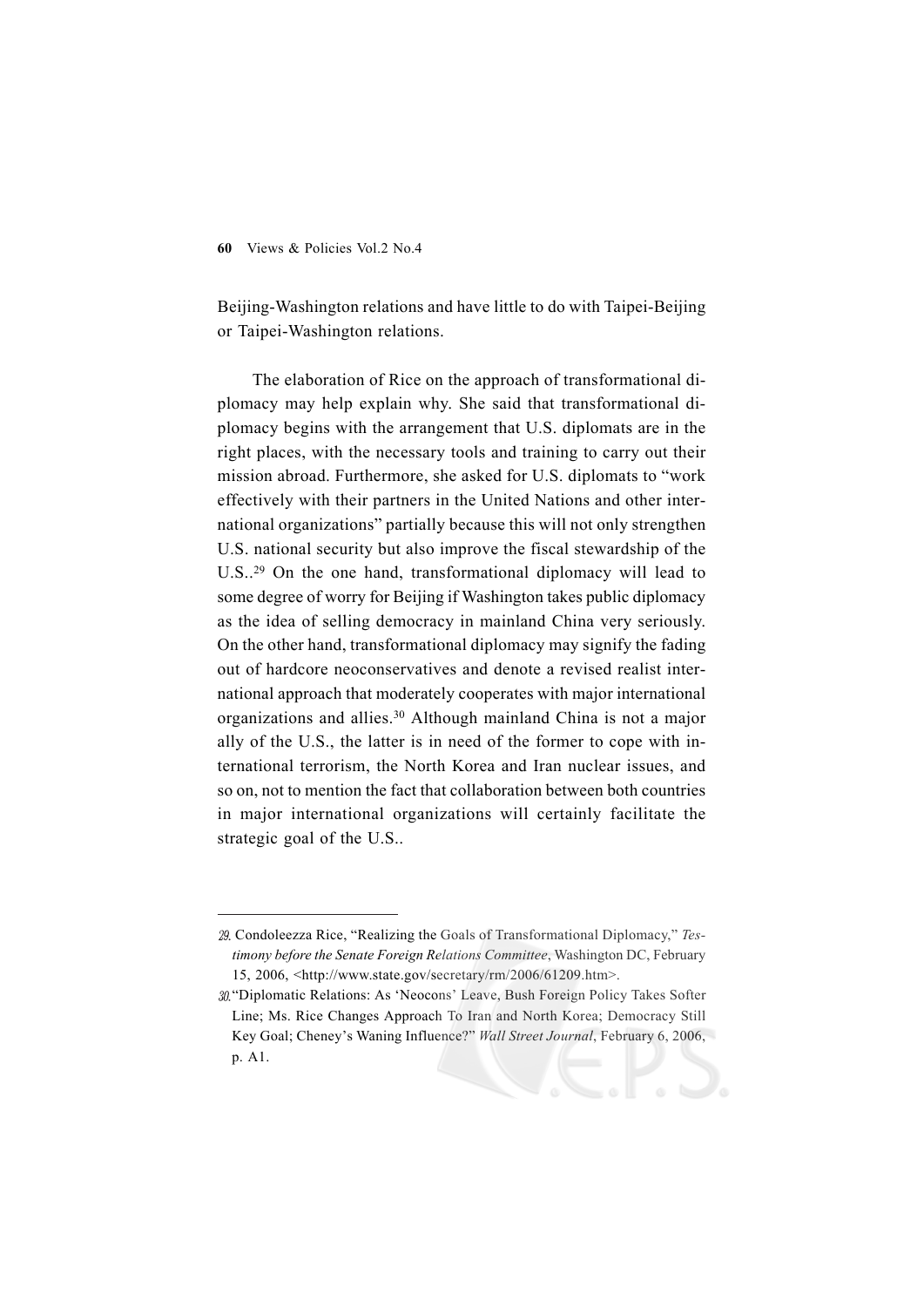Then, does transformational diplomacy influence the current frameworks of ROC-U.S. and ROC-PRC relations? Not really. Transformational diplomacy is being conducted to provide effective forward presence of U.S. public diplomacy in critical areas and countries, of which the PRC is a principal target. Contemporary ROC-U.S. relations are largely influenced or undermined by the provocative decisions unilaterally made by the Democratic Progressive Party (DPP) in Taipei, while government-to-government interactions between the ROC and the PRC are stalled because the DPP and the Chinese Communist Party are in deep disagreement over the future of Taiwan. Transformational diplomacy launched by the U.S. does not play an influential role in the two games.

In the current situation, change in Beijing-Washington relations will definitely affect the diplomatic strategy and consideration of Taipei, which might in turn alter the nature of the aforementioned triangular relations. Yet, as the impact of transformational diplomacy on Beijing-Washington relations is still unclear, it would be bold to infer that transformational diplomacy will bring about a salient impact on strategic interactions among Taipei, Beijing, and Washington.

### **What's Next ?**

Will transformational diplomacy be a buzzword only? It does not seem that Rice pays much attention to the technical part of transformational diplomacy  $-$  i.e., global repositioning, regional focus, and localization. Rather, in line with *the National Security Strategy of the United States*, she seems to put more emphasis on the strategic side of transformational diplomacy  $-$  i.e., the promotion of American values in the rest of the world. Furthermore, resistances from the foreign service officers in the Department of State will be another factor to consider when Rice endeavors to carry out transformational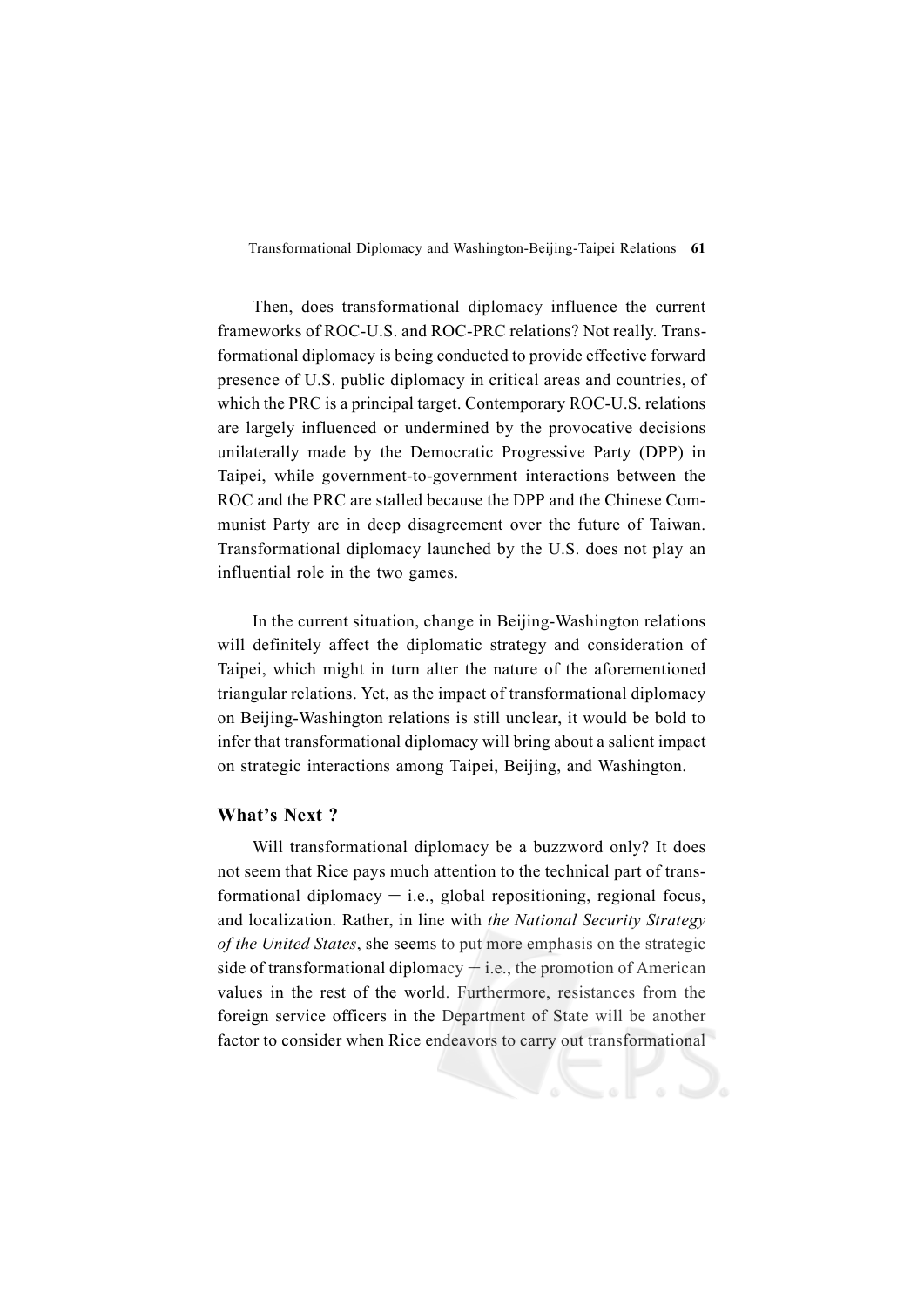#### **62** Views & Policies Vol.2 No.4

diplomacy. It is thus fair to argue that transformational diplomacy was launched by Rice, but one knows better what it is rather than how on earth to achieve it. If this remains true, then transformational diplomacy will become one of many buzzwords used in the practice of U.S. diplomacy.

In the not-too-distant future, transformational diplomacy will be kept by the U.S. government, and will not be used to disintegrate or end mainland China but to help achieve the mission that transforms mainland China from authoritarian to democratic. As transformational diplomacy is being carried out, political and military arguments between mainland China and the U.S. will loom large but they will be manageable. Triangular Washington-Beijing-Taipei relations will not change dramatically because of transformational diplomacy but because of the three sets of sensitive bilateral relations among them.

More importantly, transformational diplomacy can have a deep impact on the PRC-U.S. relation, but it has not taken place yet. It takes time to observe the consequence of transformational diplomacy on the PRC. Does transformational diplomacy play a crucial role in PRC-U.S. relations? I think the answer is "Not yet." Transformation diplomacy can be one of the key variables influencing foreign relations between the PRC and the U.S., but not now.

Given the complex nature of PRC-U.S. relations, decision-makers in Washington are adopting a hedging strategy, $31$  in collaboration

Bill Gertz, "Pentagon 'Hedge' Strategy Targets China," *Washington Times*, March 17, 2006, <http://www.washtimes.com/national/20060316-114755-3306r. htm>. For a broader analysis of the hedging strategies between Beijing and Washington, see Evan S. Medeiros, "Strategic Hedging and the Future of Asia-Pacific Stability," *Washington Quarterly*, Vol. 29, No. 1 ,Winter 2005-2006, pp. 145-167.